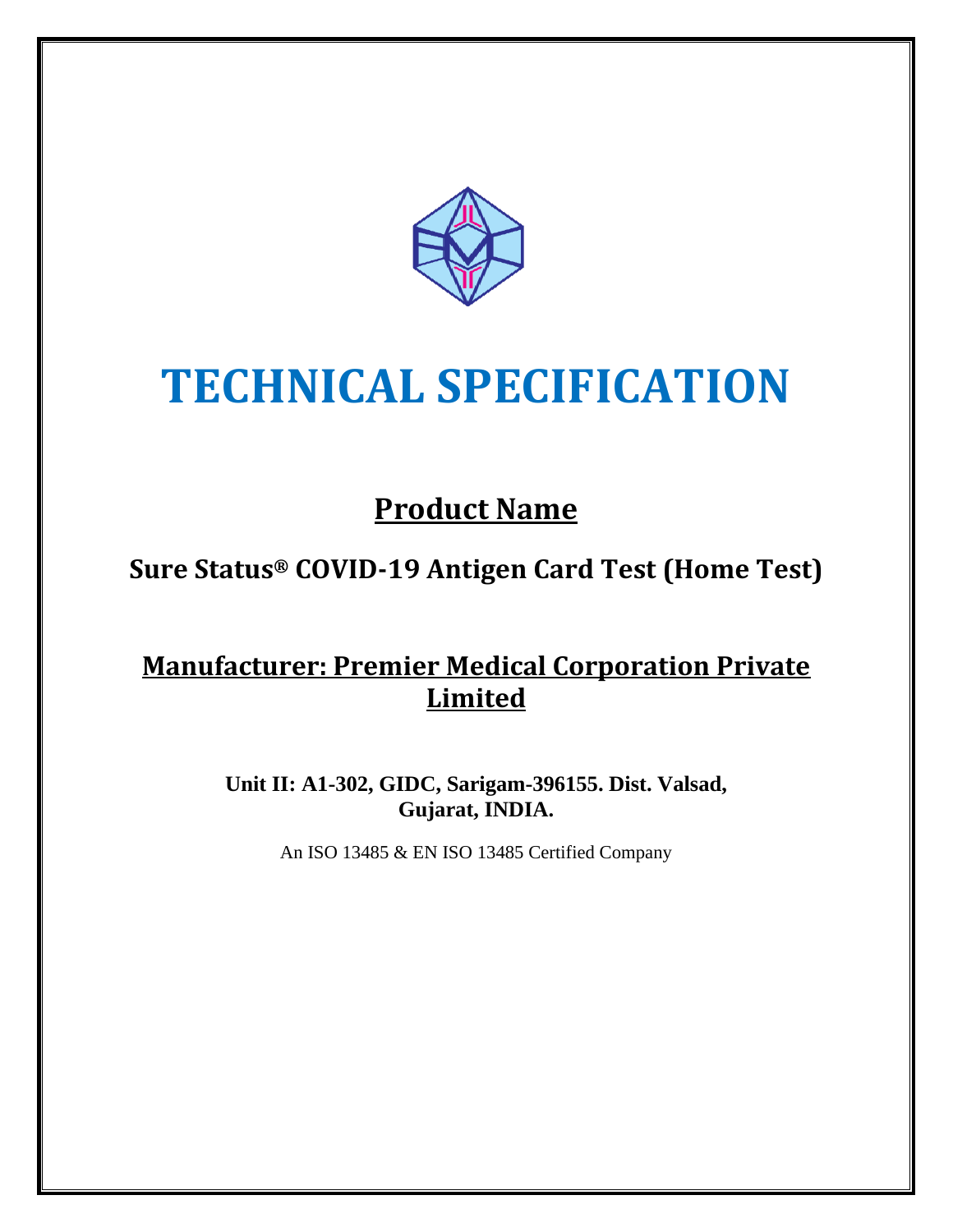| <b>Product Details</b> |                       |           |                                                                 |
|------------------------|-----------------------|-----------|-----------------------------------------------------------------|
|                        | Product Name          | ٠         | Sure Status <sup>®</sup> COVID-19 Antigen Card Test (Home Test) |
| $\overline{2}$         | <b>Product Family</b> |           | <b>Rapid Diagnostic Tests</b>                                   |
| 3                      | Product Code          | $\bullet$ | SS03-NS-H                                                       |

#### **Intended Use:**

Sure Status® COVID-19 Antigen Card Test (Home Test) is a single use, lateral flow immunoassay intended for the qualitative detection of SARS-CoV-2 specific antigen in nasal swab from individuals aged 18 years or above who are suspected of COVID-19. Adult can collect nasal swab specimens from individuals aged 2-18 years who are suspected of COVID-19. This test is intended to be used as an aid in the diagnosis of SARS-CoV-2 infections. A positive test result should be considered as a true positive & does not need reconfirmation by RT-PCR test. Negative results must be combined with clinical observations, patient history, and epidemiological information. Symptomatic individuals identified negative by Rapid Antigen Test (RAT) should be linked with RT-PCR test facility and subsequently get tested by RT-PCR to rule out COVID-19 infection. In the meantime, such individual will be urged to follow home isolation and treatment as a negative report on RAT may not be true negative in some cases. **Assay Principle:**

The assay is based on sandwich immunochromatographic interaction between antigen and antibodies. The kit contains anti-coronavirus (anti Nucleocapsid) antibody molecules coated on nitrocellulose membrane as well as conjugated to colloidal gold as a detection agent. When the specimen is applied the test captures COVID-19 antigen (nucleocapsid antigen) between 2 antibody molecules, in case of positive specimen. This will lead to development of the Test line. While in case of negative specimens, there will not be any development of test lines. Control line will develop irrespective of positive/negative specimen status.



#### **General Presentation of test strip of Sure Status® COVID-19 Antigen Card Test (Home Test)**